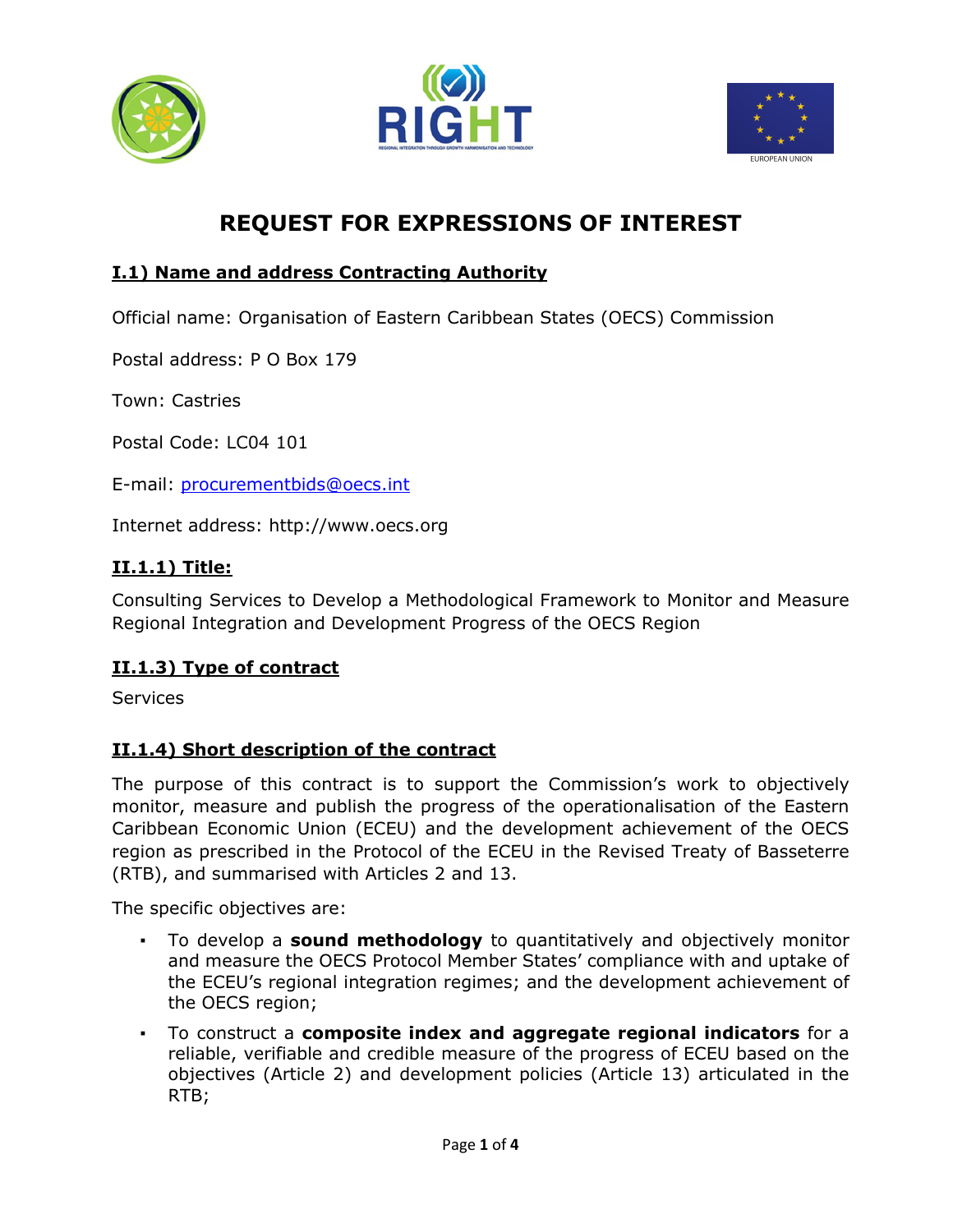





To **document** the approach and technical method to construct the index; metadata for indicators; and guidelines for analysis and publication;

It is expected that the contractor will attain the following results on completion of the engagement:

- **Result 1.** Desk Review: a review of relevant and related OECS Commission documents to include: the conceptual framework for measuring regional integration progress; consultant reports, integration status reports, matrices, presentations. The review should offer recommendations to enhance the concept;
- **Result 2.** Methodological Framework for the OECS integration and development progress: Based on Result 1, and including feedback from the Commission, and contractor's own research, this framework should include the integration and development indicators and metadata; and the formula to produce (a) composite (multidimensional) RII for the ECEU; (b) aggregate regional development indicators for OECS region; (c) detail statistical methods used, assumptions made, country and indicator weightings and their justification; and (d) all relevant inputs and other methods used for the calculations and designing the framework;
- **Result 3.** Reporting Template. Based on Result 2, this result is a report template for annual publication of results. The template should recommend a base year given the year of establishment of the ECCU and ECEU; include an annotated outline; template visual objects (charts, tables, infographics), and guidelines for the narrative such that the report offers regional and Member State level analysis;
- **Result 4.** Knowledge transfer: Delivery of one (1) capacity building and knowledge-sharing event to equip the Commission to use the methodological framework, produce the indicators and indices; and to regularly publish the annual progress report;
- **Result 5.** Sustainability Guidelines: Based on feedback on Results 3 and 4, these guidelines should document the steps and required information to sustain the enhanced institutional and technical capacity to put Result 2 into practice and improve as necessary.

The assignment is intended to support the Commission's institutional and technical capacity to comply with its mandate for regular reports on the progress of the ECEU and regional development achievements. The assignment includes a review of the Commission's conceptual framework to measure and monitor the ECEU; methodology to construct a composite regional integration index and to calculate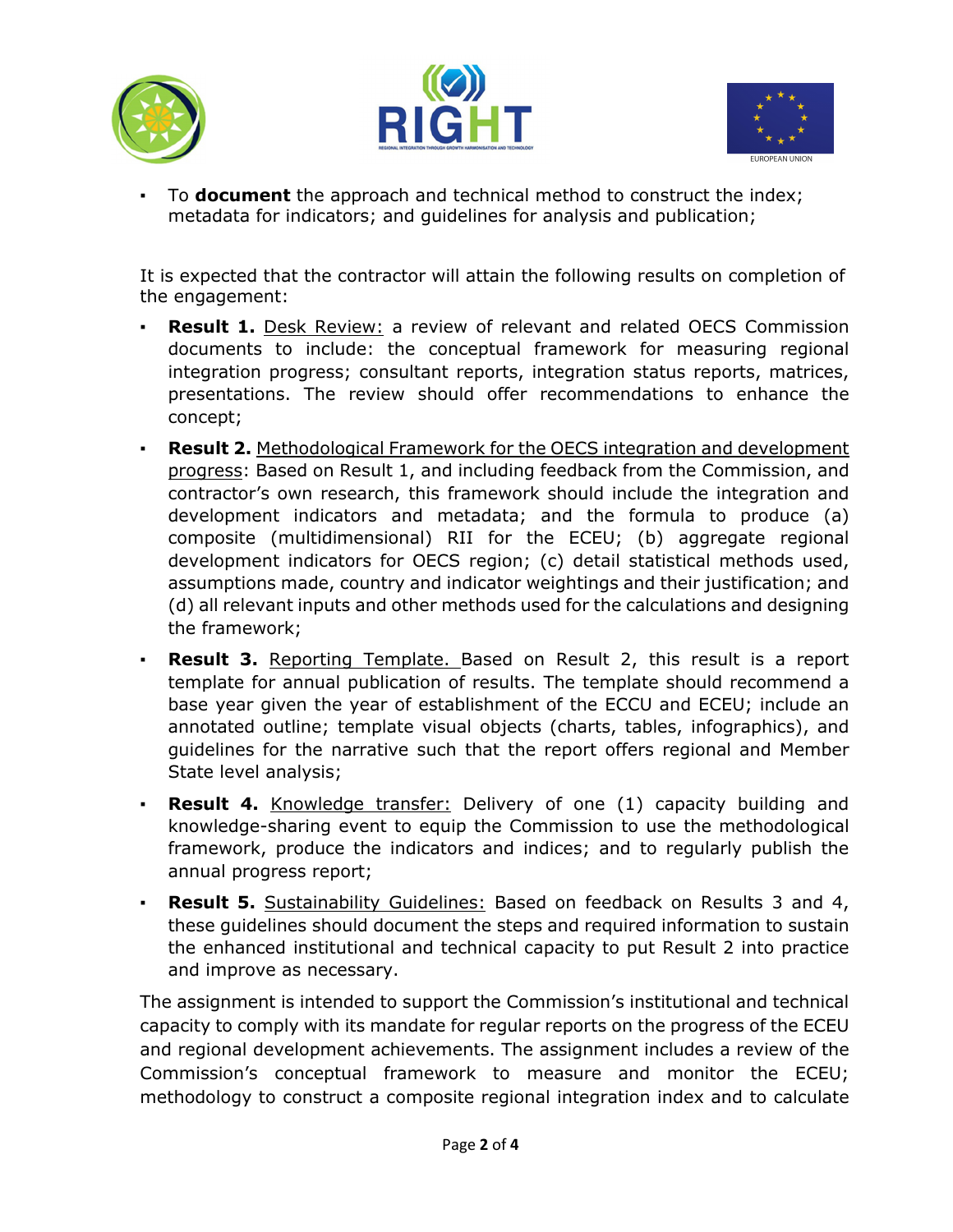





aggregate regional development indicators; and to test the methods using the available data. The framework must reflect sound methodology and best-fit good practices.

## **II.1.5) Estimated total value**

EUR 65,050.00

#### **II.2.1) Place performance**

Main site or place of performance: **OECS Protocol Member States:** Antigua and Barbuda, Commonwealth of Dominica, Grenada, Montserrat, Saint Kitts and Nevis, Saint Lucia, Saint Vincent and The Grenadines .

### **II.2.2) Award Criteria**

Price is not the only award criterion and all criteria are stated only in the procurement documents

#### **II.4) Additional Information:**

Potential legal (firms) and natural persons (individuals), who may be interested in, and capable of undertaking this assignment are required to submit a 'Statement of Capability or company profile" (Qualification and relevant experience pertinent to the assignment) to the Project Manager, RIGHT Programme via email **valentina.aubert@oecs.int** and copied to, **gale.archibald@oecs.int, shekeri.gravillis@oecs.int** and **tadia.xantoine@oecs.int** no later than **17th January 2022 at 12:00 a.m. local time**. Only shortlisted candidates will receive an invitation to tender which includes the following:

#### **A. Instructions to tenderers and contract notice**

#### **B. Draft contract agreement and special conditions with annexes:**

- I. General conditions for service contracts
- II. Terms of reference
- III. Organisation and methodology (to be submitted by the tenderer using the template provided)
- IV. Key experts (including templates for the summary list of key experts and their CVs)